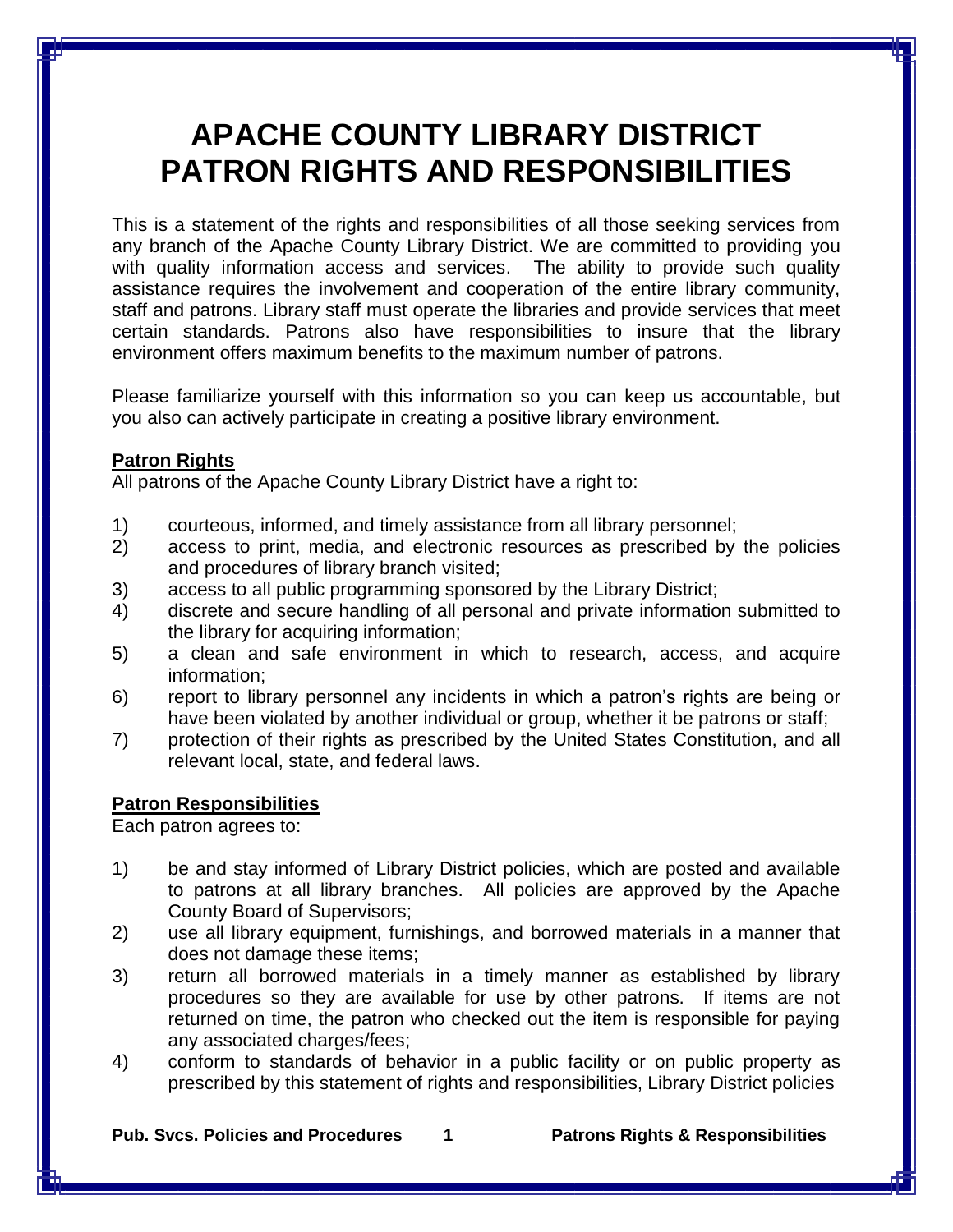and procedures, local, state, and federal law, as well as standards deemed necessary by the library staff if not covered by any of the preceding. These standards include but are not limited to the following behaviors.

Patrons will refrain from:

- consuming food or drink, except in designated areas;
- smoking, chewing or otherwise using tobacco (e.g. rolling cigarettes);
- talking, making noise, running or otherwise behaving in a manner that disturbs other customers, or library staff;
- entering a library building with animals, except for *bona fide* service animals (bona fide - proof of certification must be presented to library staff); using radios, TV's, or other electronic devices without earplugs and if the noise disturbs other customers;
- leaving minors under the age of 10 or those minors who are unable to comprehend and comply with these patron rights and responsibility, unattended and unsupervised, leaving them attended by another minor under the age of 18, or ignoring their disruptive behavior(s), or leaving them without transportation from the library property;
- putting feet or legs on library furniture that isn't intended for that purpose;
- using the library as a place to sleep;
- engaging in activities not reasonably associated with use of a public library;
- entering library without shoes or shirts, except for infants or toddlers;
- exhibiting bodily hygiene so offensive that it constitutes a nuisance or interferes with other customers' use of a library or with staff's ability to perform their jobs;
- using abusive or offensive language and/or gestures;
- soliciting handouts, donations, or contributions;
- conducting sales activities;
- engaging in or instigating disorderly conduct, including, but not limited to: fighting; violent or disruptive behavior, or threatening or intimidating library staff or any library customer;
- harassing library staff or any library customer. This includes, but is not limited to: any person persisting in actions or behaviors toward another patron after he or she has asked the individual to stop; for no legitimate purpose filming or photographing without prior consent, watching a person for no legitimate purpose; or engaging in any other conduct directed at a specific person that would cause a reasonable person to feel alarmed, annoyed or harassed;
- using the Internet for activities that violate Arizona law, including engaging in activities that are harmful to minors when children are present;
- engaging in prohibited activities that relate to material involving the sexual exploitation of minors;
- disciplining a child in a manner that injures the child or disrupts other customers;
- stealing:
- disrupting library operations because of being under the influence of alcohol, and drug or other intoxicant;
- vandalizing or causing damage to library and/or other person's property;

**Pub. Svcs. Policies and Procedures 2 Patrons Rights & Responsibilities**